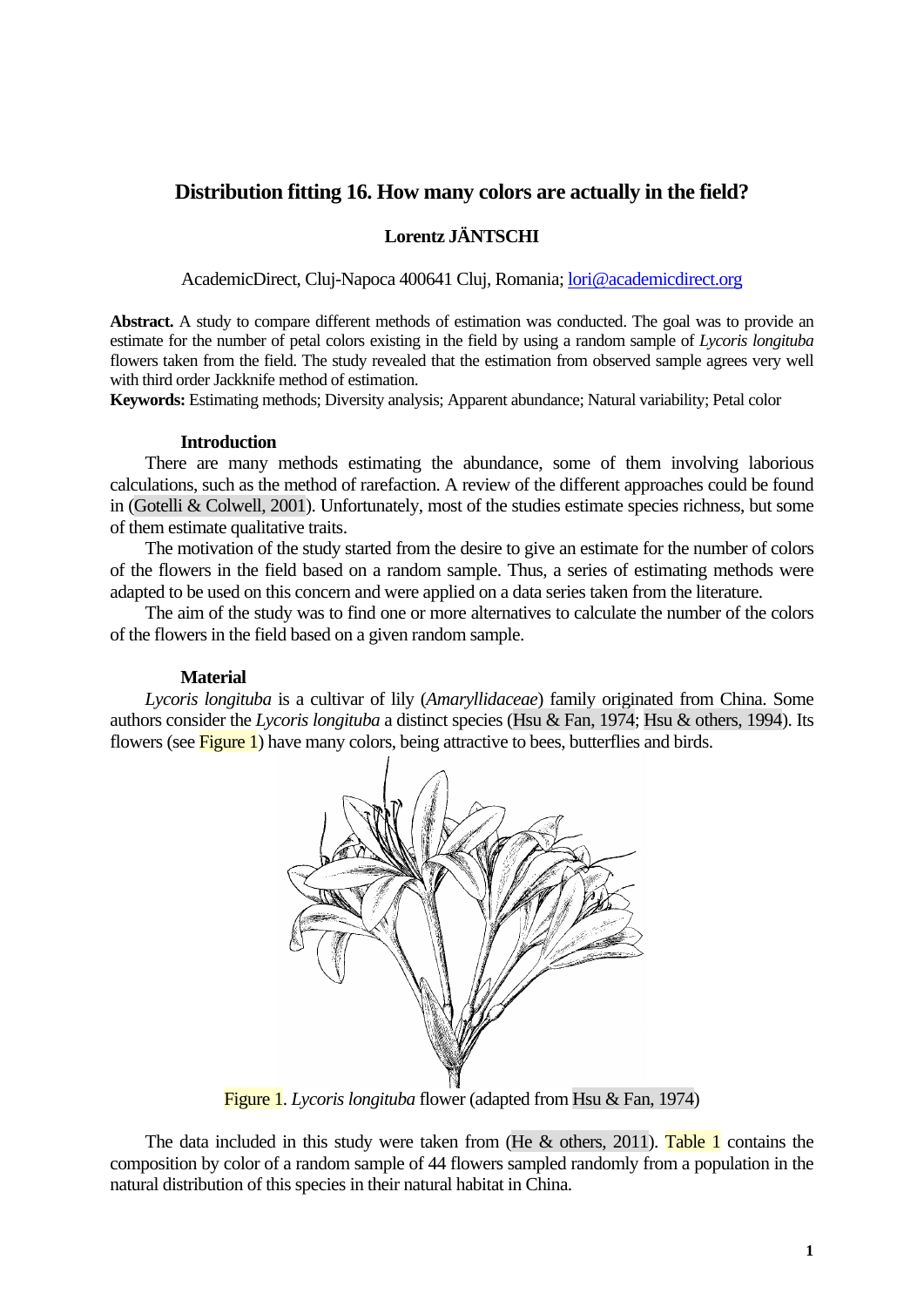Table 1. A random sample of *Lycoris longituba* from the field (according to He & others, 2011)

| olor                | purple | red | ellow<br>$\mathbf{V}$ | orange | white |
|---------------------|--------|-----|-----------------------|--------|-------|
| owers<br><b>HIG</b> |        | 1 v | ╰<br>. .              |        |       |

### **Method**

 First method used in this study was derived by Fisher in 1943 (Fisher, 1943) for estimating the abundance of the species. Under assumption of negative binomial distribution of the population subject to sampling, Fisher obtained a limiting form of the distribution excluding zero observations and applicable when a sample drawn from the population did not catch its entire diversity. Let C be the observed number of flower's colors and N the total number of flowers sampled. Then, according to (Fisher, 1943), C and N are in a relationship:

$$
C - \alpha \cdot \ln\left(1 + \frac{N}{\alpha}\right) = 0\tag{1}
$$

with a unique solution ( $\alpha = \alpha(C, N)$ ) with the meaning of richness in colors. Even more, under this assumption of an incomplete sample from negative binomial distribution, the variance of C for given N is:

$$
Var(C) = \alpha \cdot ln\left(\frac{2N + \alpha}{N + \alpha}\right) - \frac{\alpha^2 N}{(N + \alpha)^2}
$$
 (2)

 Second applied method was the Bootstrap method. The Bootstrap method gives the estimates (Efron, 1979) from a repeated resampling with replacement:

| Give equal weight (of $1/n$ for a sample of size n) to each sampled observation;                 |  |  |
|--------------------------------------------------------------------------------------------------|--|--|
| For each <i>i</i> from <i>l</i> to <i>N</i> (usually N from 50 to 200)                           |  |  |
| $\circ$ Extract (with replacement) a sample of (same) size <i>n</i> from the                     |  |  |
| (initial) sample by using discrete uniform distribution and calculate                            |  |  |
| the desired parameter (C) on it (let be $c_i$ its value);                                        |  |  |
| The Bootstrap estimates for the parameter $(C)$ and its variance $(Var(C))$ are:                 |  |  |
| $C_B = \frac{1}{N} \sum_{i=1}^{N} c_i$ , $Var(C_B) = \frac{1}{N-1} \sum_{i=1}^{N} (C_B - c_i)^2$ |  |  |

 Third applied method was the Jackknife method. The Jackknife method can be applied by removing systematically one or more observations from the sample (Quenouille, 1956). If only one observation is removed at a time, then *n* sub-samples of *n-1* observations each (then the bias is of O(1/n) order - see Quenouille, 1949) are obtained. If two observations are removed at a time, *n(n-1)/2* sub-samples of *n-2* observations each are obtained. If three observations are removed at a time, *n(n-1)(n-2)/6* sub-samples of *n-3* observations each (and so on) are obtained. For groups up to size  $k$ , the bias is removed to order  $O(1/n<sup>k</sup>)$ . Following algorithm gives the Jackknife estimates:

\n- → For any *k* (here from *I* to *3*) do For each *i* from *I* to *Combin(n,k)*
\n- → Remove *k* observations from sample and calculate the desired parameter (C) (let be *c<sub>i</sub>* its value);
\n- → Compute 
$$
CI_i = (n \cdot C - (n-k) \cdot c_i)/k
$$
;
\n- → The Jackknife estimates for the parameter and its variance are:
\n- $C_{J_k} = \frac{1}{\text{Combin}(n,k)} \sum_{i=1}^{N} \text{CI}_i$ ,  $\text{Var}(C_{J_k}) = \frac{1}{n \cdot (\text{Combin}(n,k) - k)} \sum_{i=1}^{N} (C_{J_k} - C_{J_i})^2$
\n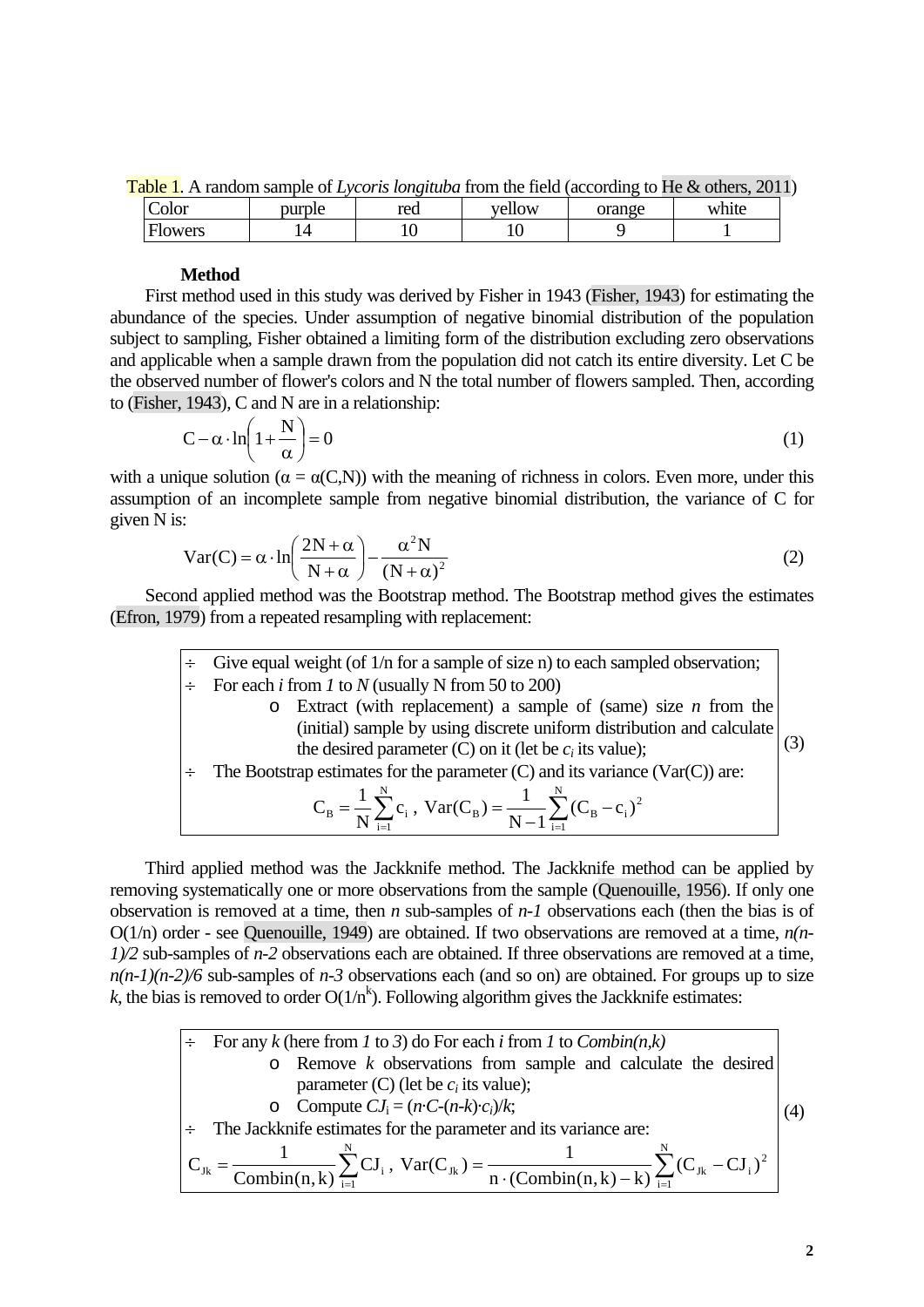#### **Results**

Assuming that the field is large enough (let's say over 10000 flowers) then normal distribution approximates well the sampling distribution of the number of colors for a given sample of flowers and any of the above mentioned methods can be applied to give the estimates of the desired parameter - number of the colors.

By applying Fisher's method, we need only the observed number of colors  $(C = 5$ , see Table 1) and the observed number of flowers ( $N = 44$ , see Table 1). Numerical solving of the Equation 1 gives  $\alpha = 1.451889...$ ; introducing of the values in the Equation 2 gives a variance of 0.938 for N = 44 and a variance of 1.007 for N  $\rightarrow \infty$ .

Since the other methods are heavy computing ones, we will provide here only the results. Thus, Table 2 contains the estimates obtained with all applied methods.

| $10010$ $\mu$ , $100111000$ $101$ $0101100$ |        |             |                                      |  |  |  |  |  |
|---------------------------------------------|--------|-------------|--------------------------------------|--|--|--|--|--|
| Method                                      | Colors | Var(Colors) | Remarks                              |  |  |  |  |  |
| Fisher                                      |        | 1.01        | small estimate; largest variance     |  |  |  |  |  |
| <b>Bootstrap</b>                            | 4.695  | 0.213       | smallest estimate; smallest variance |  |  |  |  |  |
| Jackknife first order                       | 5.977  | 0.955       | large estimate; large variance       |  |  |  |  |  |
| Jackknife second order                      | 5.9545 | 0.201       | large estimate; smallest variance    |  |  |  |  |  |
| Jackknife third order                       | 5.932  | 0.270       |                                      |  |  |  |  |  |

Table 2. Estimates for the number of colors

#### **Discussion**

 It is expected that the Fisher's method to provide the largest variance. It uses smallest possible amount of information: only the number of flowers from the sample and the number of their colors. In order to provide a clear answer to the question from the title: "How many colors are actually in the field?" the inverse from the cumulative density function of the normal distribution at a 5% significance level should be calculated. Table  $\overline{3}$  gives these estimates:

| Method                                             | Equation at 5% risk being in error                      |  | Solution Answer                       |  |  |  |
|----------------------------------------------------|---------------------------------------------------------|--|---------------------------------------|--|--|--|
| Fisher                                             | $P\left(\frac{C-5}{1} \le 1.96\right) = 0.975$          |  | $C \leq 6.98$ $C_{\text{max}} \sim 7$ |  |  |  |
| <b>B</b> ootstrap                                  | $P\left(\frac{C-4.695}{0.462} \le 1.96\right) = 0.975$  |  | $C \leq 5.60$ $C_{\text{max}} \sim 6$ |  |  |  |
| Bootstrap*                                         | $P\left(\frac{C-4.695}{0.462} \le 1.64\right) = 0.95$   |  | $C \leq 5.45$ $C_{\text{max}} \sim 6$ |  |  |  |
| Jackknife first order                              | $P\left(\frac{C-5.977}{0.977}\leq 1.96\right)=0.975$    |  | $C \le 7.89$ $C_{\text{max}} \sim 8$  |  |  |  |
| Jackknife second order                             | $P\left(\frac{C-5.9545}{0.6601}\leq 1.96\right)=0.975$  |  | $C \le 7.23$ $C_{\text{max}} \sim 8$  |  |  |  |
| Jackknife third order                              | $P\left(\frac{C-5.932}{0.5194} \le 1.96\right) = 0.975$ |  | $C \le 6.95$ $C_{\text{max}} \sim 7$  |  |  |  |
| * Computed according to (Efron & Tibshirani, 1993) |                                                         |  |                                       |  |  |  |

Table 3. How many different colors may have the flowers in the field?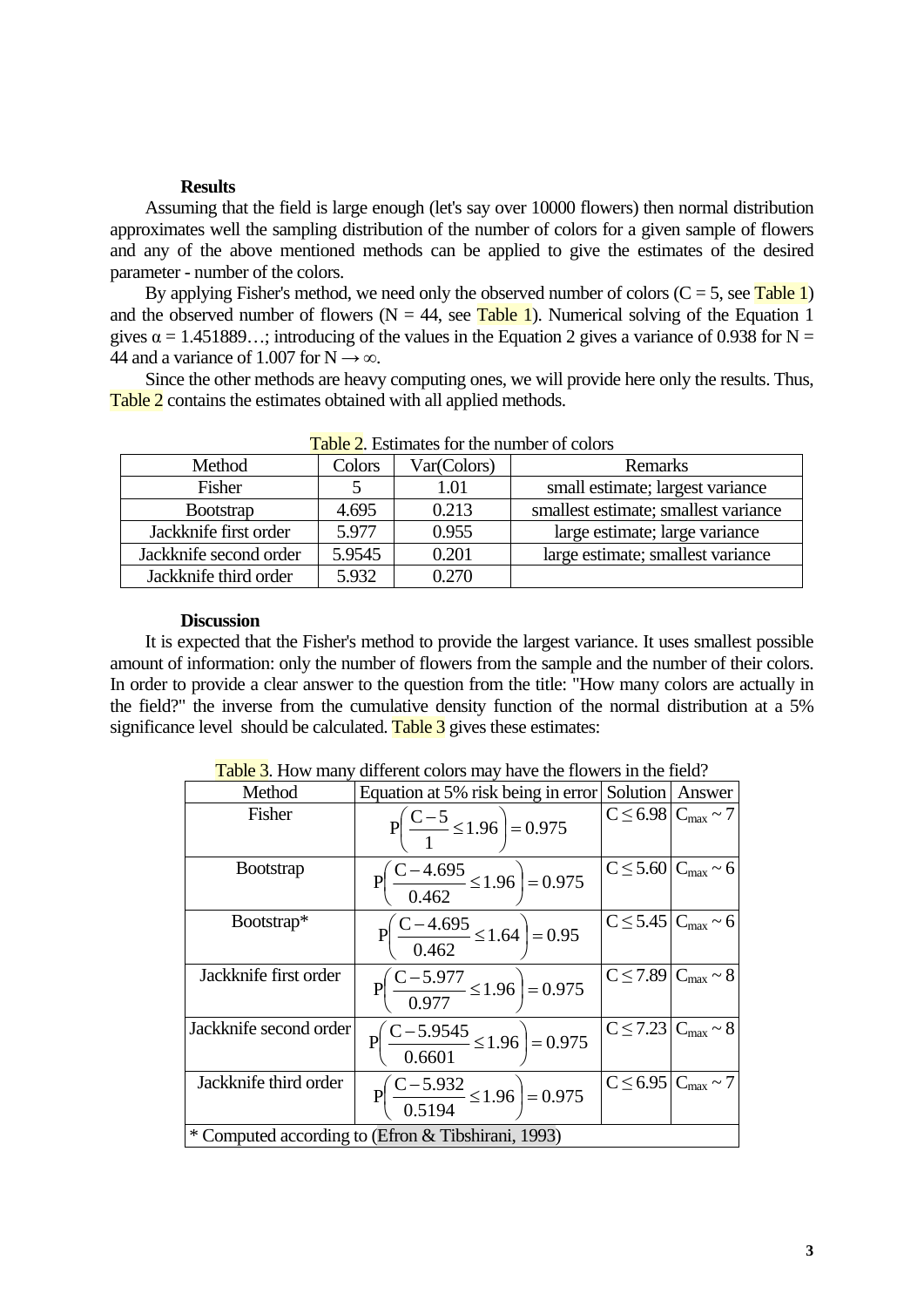If the estimates are compared it can observed that the Bootstrap estimates are underestimates and first and second order Jackknife are overestimates (relatively to the supposition of negative binomial distribution - let's say the exact method).

 There is no a general agreement about which method of numerical estimation should be used. The third order Jackknife proved the closest to the Fisher's method , but this is not a general conclusion. Thus, in (Severiano & others, 2011) authors obtained better results with Jackknife than with Bootstrap, and on the opposite, in (Smith & others, 1986) and (Hellmann & Fowler, 1999) the authors obtained better results with Bootstrap than with Jackknife.

 The Fisher's method seems working very well in the investiated case - its result is on average of the others, and all results are very close to each other - and may be considered the golden test. Even more, the obtained results sustain the idea that the true distribution of the colors in the field is negative binomial. Let us note that the negative binomial distribution is often occurr in nature and it comes from a convolution of Poisson and Gamma distributions where the mixing distribution of the Poisson rate is the Gamma distribution (Jäntschi & others, 2011).

#### **Conclusions**

 The analysis for the number of colors of *Lycoris longituba* flowers shown that Fisher's method estimating the abundance agrees very well at its 95% confidence superior limit with the abundance estimated with third order Jackknife method. All investigated methods - Fisher's, Bootstrap, Jackknife of first, second and third orders provide estimates close to each other. This result sustains the Fisher's idea (adapted here from number of species to number of colors) that the observations follow the negative binomial distribution.

### **Acknowledgments**

 The study was supported by POSDRU/89/1.5/S/62371 through a postdoctoral fellowship for L. Jäntschi.

 The sponsors of the study had no role in the study design, data collection, data analysis, data interpretation or writing of this article.

Special thanks to the effective management of POSDRU/89/1.5/S/62371 for the visit study at 'Floriade' exhibition in Venlo, 2012 (L. Costoiu).

#### **References**

Efron B, 1979. Bootstrap methods: another look at the jackknife. Ann Stat 7(1):1-26.

- Efron B, Tibshirani RJ, 1993. Chapter 14. Of: An introduction to the bootstrap. Boca Raton: Chapman & Hall/CRC.
- Fisher RA, 1943. Part 3. Theoretical distribution for the apparent abundance of different species. J Anim Ecol 12:54-58.
- Gotelli NJ, Colwell RK, 2001. Quantifying biodiversity: procedures and pitfalls in the measurement and comparison of species richness. Ecol Lett 4(4):379-391.
- He Q, Shen Y, Wang M, Huang M, Yang R, Zhu S, Wang L, Xu Y, Wu R, 2011. Natural Variation in Petal Color in *Lycoris longituba* Revealed by Anthocyanin Components. PLoS ONE 6(8):e22098.
- Hellmann JJ, Fowler GW, 1999. Bias, precision and accuracy of four measures of species richness. Ecol App 9:824-834.
- Hsu PS, Kurita S, Yu ZS, Lin JZ, 1994. Synopsis of the genus Lycoris (Amaryllidaceae). Sida, contrib botan 16:301-331.
- Hsu Y, Fan G-J, 1974. A New Species of Lycoris. Acta Phytotaxo Sinica 12(3):299-302.